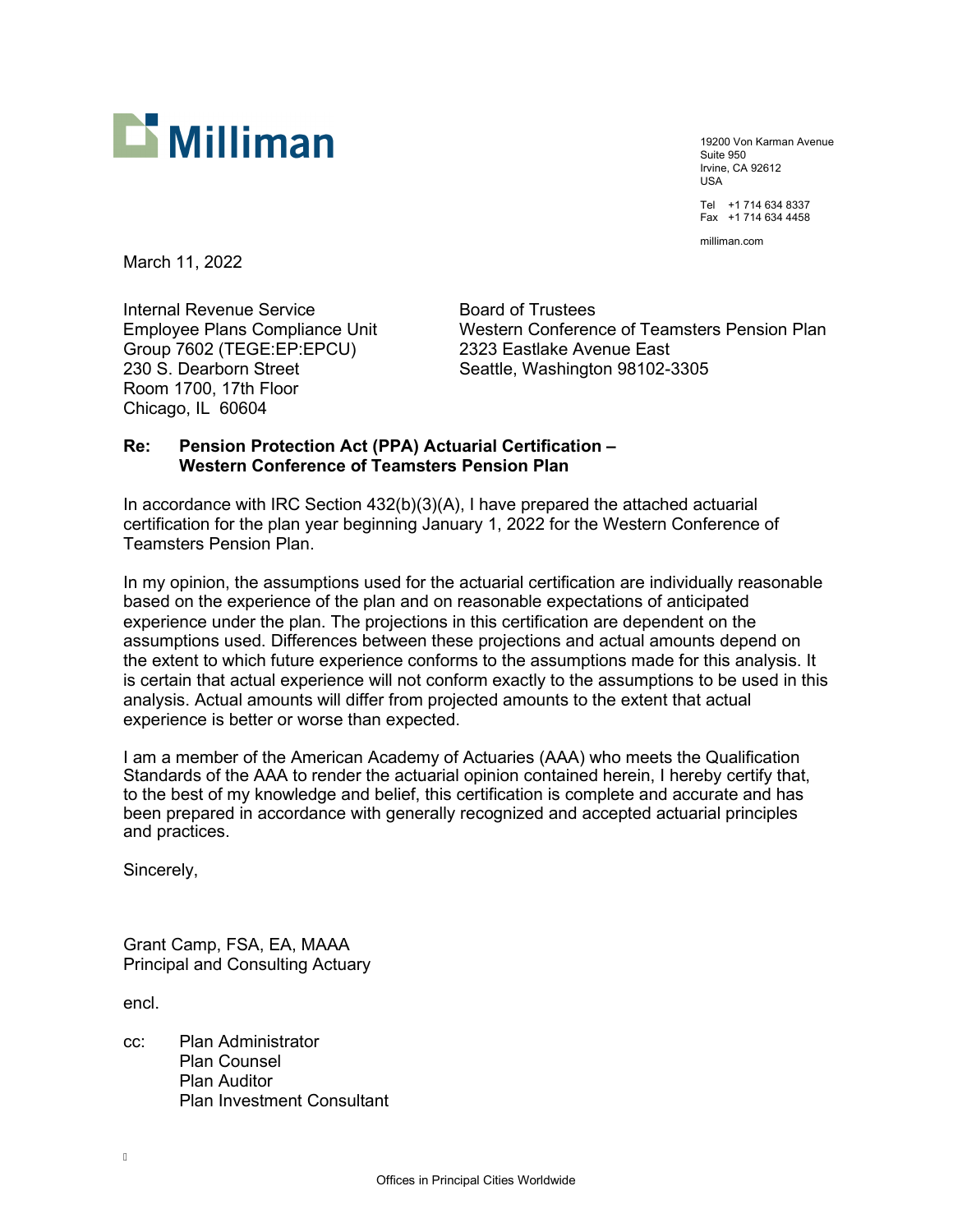### **Actuarial Certification Under PPA for Plan Year Beginning January 1, 2022**

#### **Plan Identification**

| Plan Name:                       | Western Conference of Teamsters Pension Plan                         |  |  |
|----------------------------------|----------------------------------------------------------------------|--|--|
| Plan Sponsor:                    | Western Conference of Teamsters Pension Trust Fund Board of Trustees |  |  |
| Plan Year:                       | Plan Year beginning January 1, 2022                                  |  |  |
| EIN/PN:                          | 91-6145047/001                                                       |  |  |
| Address:                         | 2323 Eastlake Avenue East                                            |  |  |
|                                  | Seattle, Washington 98102-3305                                       |  |  |
| Telephone Number: (206) 329-4900 |                                                                      |  |  |

#### **Enrolled Actuary Identification**

| Name:                            | <b>Kenneth Grant Camp</b>     |
|----------------------------------|-------------------------------|
| <b>EA Number:</b>                | 20-07456                      |
| Firm:                            | Milliman, Inc.                |
| Address:                         | 19200 Von Karman Avenue       |
|                                  | Suite 950                     |
|                                  | Irvine, California 92612-8553 |
| Telephone Number: (714) 634-8337 |                               |

#### **Information on Plan Status**

Based on the actuarial assumptions and methods, financial and participant data, and Plan provisions, as described in the actuarial report for the plan year ended December 31, 2021, except as noted below, I hereby certify that the Western Conference of Teamsters Pension Plan is not "endangered", "seriously endangered", "critical", or "critical and declining" status for the plan year beginning January 1, 2022 as those terms are defined in Internal Revenue Code Section 432. Furthermore, I certify that the Plan is not projected to be in "critical" status in any of the succeeding five plan years. In addition, the Plan is not currently subject to any funding improvement or rehabilitation period or plan as described in IRC Sec. 432(c), (d), (e), and (f).

I hereby certify that to the best of my knowledge and belief, the actuarial assumptions used in preparing this certification are individually reasonable and represent my best estimate of future experience. Supporting information for this certification is provided on the following pages.

Kenneth Grant Camp, FSA, EA, MAAA Enrolled Actuary #20-07456 [signed]

\_\_\_\_\_\_\_\_\_\_\_\_\_\_\_\_\_\_\_\_\_\_\_\_\_\_\_\_\_\_ March 11, 2022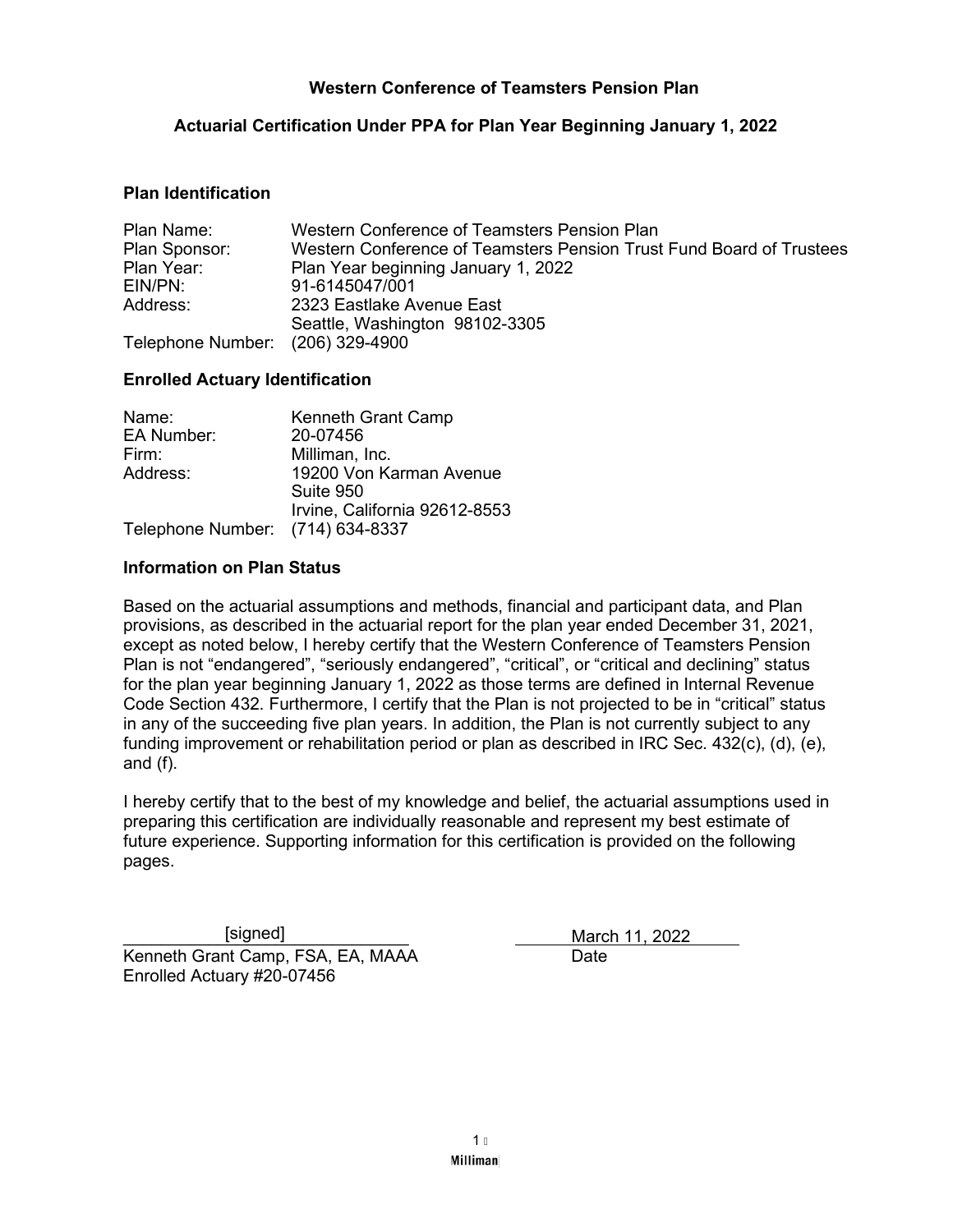# **Actuarial Certification Under PPA for Plan Year Beginning January 1, 2022**

## **Summary of Assumptions/Methods**

- The IRC Section 432(b) funding measurements are based on:
	- Participant data and plan provisions as stated in the January 1, 2021, Actuarial Valuation report, dated August 27, 2021.
	- The estimated January 1, 2022, unaudited market value of assets of approximately \$56.3 billion as reported by the Plan's investment consultant.
	- The estimated 2021 investment return on the Plan's Discretionary and Non-Discretionary assets of 15.7% and -0.6% respectively, as reported by the Plan's investment consultant
	- The summary of contributions received for the year ended December 31, 2021, provided by the Plan Administrator.
	- An actuarial value of assets as of January 1, 2022, projected:
		- i. for non-dedicated assets, assuming a market value rate of return during 2021 of 15.7% based on information provided by the Plan's investment consultant, and
		- ii. for dedicated assets, assuming that the internal rates of return would remain constant, therefore, that these dedicated assets would not produce material gains or losses.
	- Market value rates of return for 2022 and subsequent years were assumed to be 6.50% for non-dedicated assets and, for dedicated assets, the assumed rates specified in the January 1, 2021 Actuarial Report. No future asset gains or losses other than the gains or losses related to the asset smoothing method are reflected.
	- The active population is assumed to remain stable as used in the January 1, 2021, actuarial valuation for each plan year after December 31, 2021.
	- Based on input from the Plan Administrator, the projected annual contributions for 2022 and all subsequent years will be \$2.361 billion. Future annual contributions do not include ERISA 4235 funding only contributions and withdrawal liability payments.
	- The assumptions and methods used in this analysis are the same as those specified in the January 1, 2021 Actuarial Valuation.
	- The actuarial certification is based on: 1) the proposed Multiemployer Plan Funding Guidance provided by the IRS on March 18, 2008, 2) the December 2007 Practice Note issued by the Multiemployer Plans Subcommittee of the Pension Committee of the American Academy of Actuaries, 3) the "Preservation of Access to Care for Medicare Beneficiaries and Pension Relief Act of 2010" (PRA 2010), and 4) IRS Notice 2010-83, 5) the "Multiemployer Pension Reform Act of 2014" (MPRA), and 6) action taken by the Board of Trustees prior to the mailing of this certification.
- Section 6 of the January 1, 2021 actuarial valuation includes a risk assessment, disclosure, and key plan maturity metrics applicable to these calculations.
- The valuation results were developed using models intended for valuations that use standard actuarial techniques.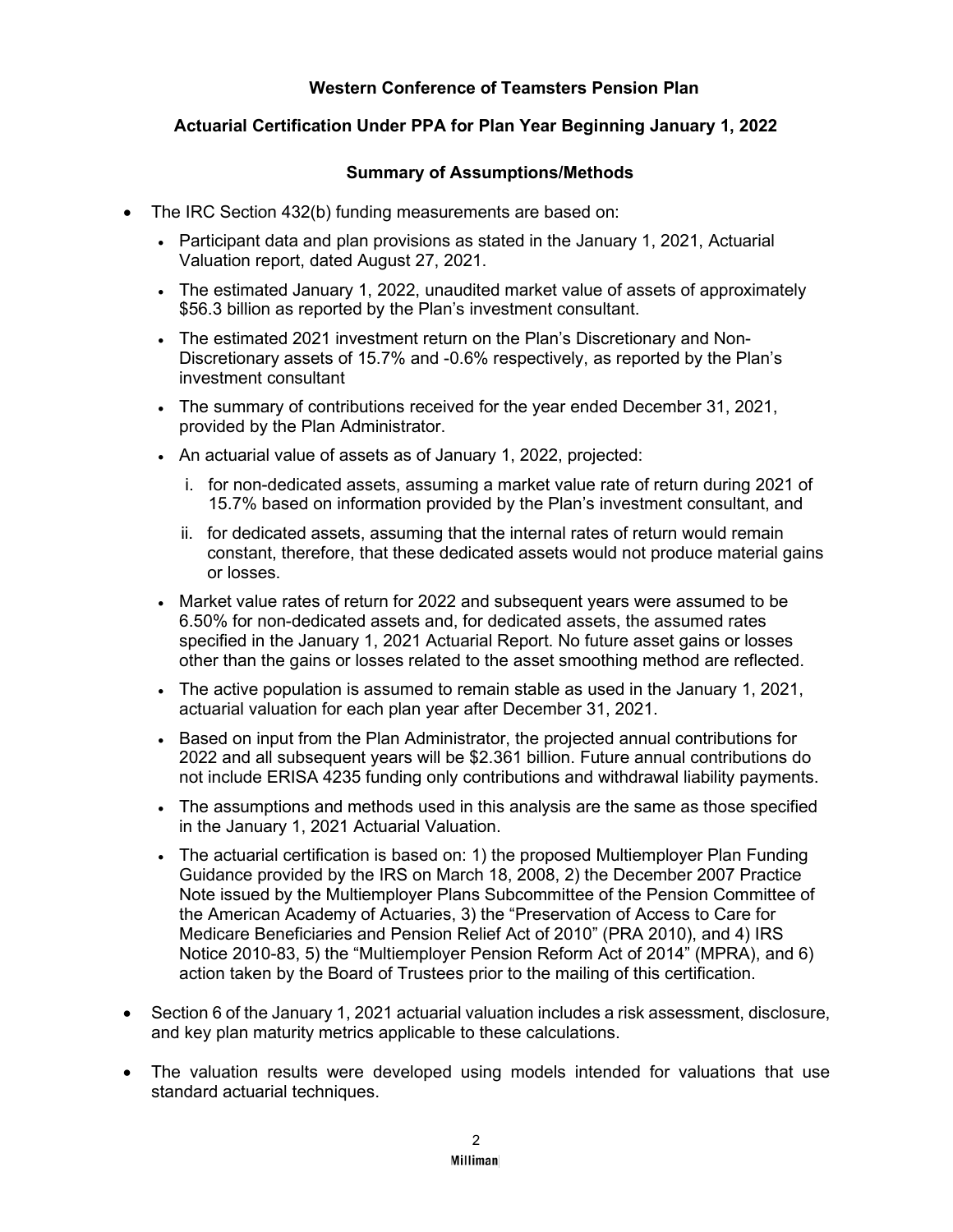# **Actuarial Certification Under PPA for Plan Year Beginning January 1, 2022**

## **IRC Section 432(b) Funding Measurements**

### **Projection of Credit Balance (millions)**

| Contribution | <b>Credit Balance</b><br>at End of Year |
|--------------|-----------------------------------------|
| \$2,361      | \$<br>5,760                             |
| 2,361        | 5,964                                   |
| 2,361        | 6,341                                   |
| 2,361        | 7,405                                   |
| 2,361        | 8,667                                   |
| 2,361        | 10,102                                  |
| 2,361        | 11,622                                  |
| 2,361        | 13,235                                  |
| 2,361        | 14,945                                  |
| 2,361        | 16,758                                  |
| 2,361        | 18,674                                  |
|              |                                         |

An accumulated funding deficiency is not projected to occur at the end of the 2022 plan year nor at the end of the next-following nine plan years.

### **Funded Percentage**

The funded percentage as of January 1, 2022 is projected to be 98.1%.

### **Solvency Tests**

The Plan is projected to pass the "solvency tests" to determine whether the Plan is critical as required under IRC Section 432(b)(2) for the current Plan Year and the next following five Plan Years (refer to attached appendix).

### **Conclusion**

The Plan is not in "endangered", "seriously endangered", "critical", or "critical and declining" status for the Plan Year beginning January 1, 2022 as those terms are defined in Internal Revenue Code Section 432. Furthermore, the Plan is not projected to be in "critical" status in any of the succeeding five plan years.